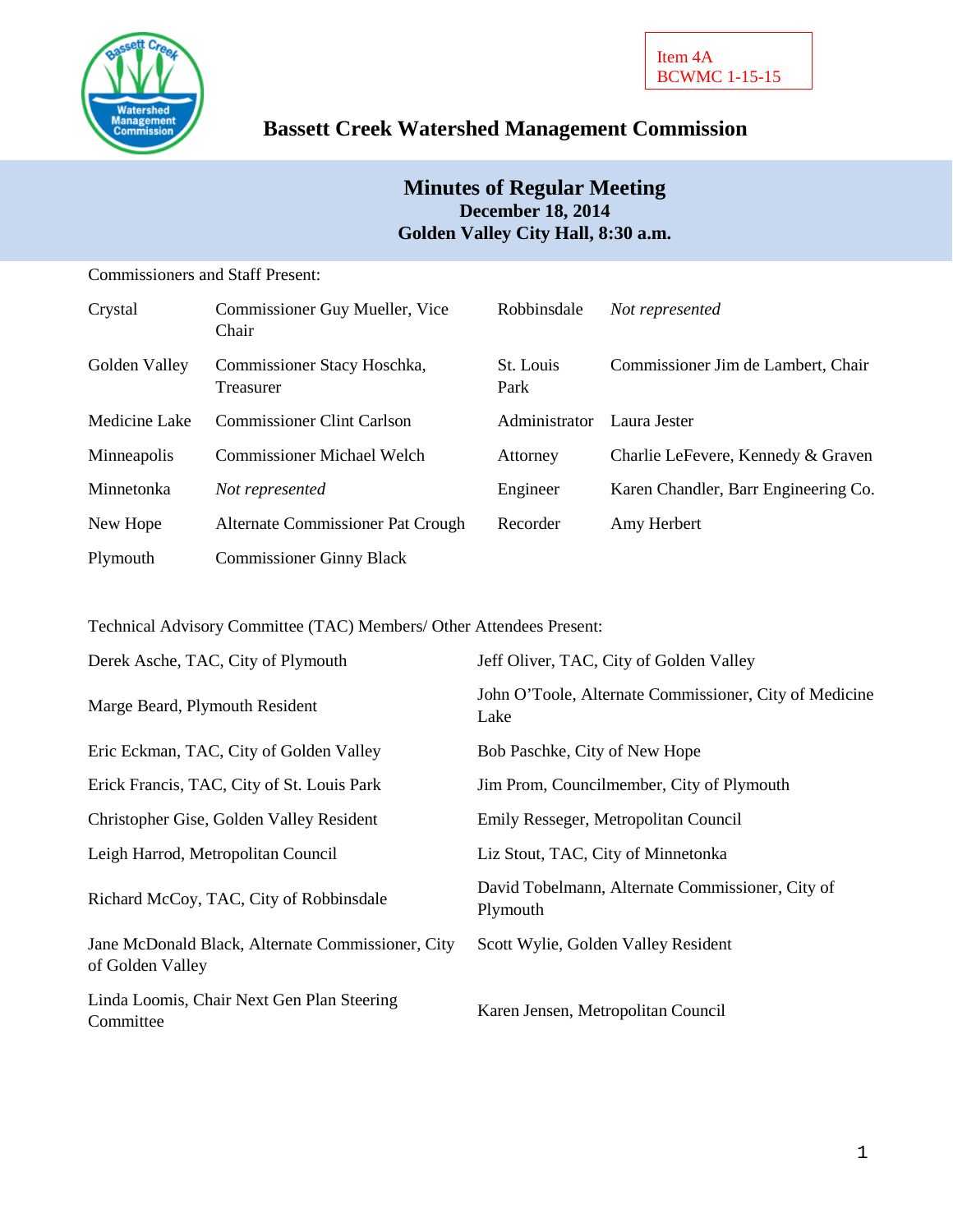#### **1. CALL TO ORDER AND ROLL CALL**

On Thursday, December 18, 2014, at 8:35 a.m. in the Council Conference room at Golden Valley City Hall, Chair de Lambert called to order the meeting of the Bassett Creek Watershed Management Commission (BCWMC) and asked for roll call to be taken. The Cities of Minnetonka and Robbinsdale were absent from the roll call.

### **2. CITIZEN FORUM ON NON-AGENDA ITEMS**

No items were raised.

#### **3. AGENDA**

Commissioner Mueller moved to approve the agenda. Alternate Commissioner Crough seconded the motion. Upon a vote, the motion carried 6-0 [Cities of Minneapolis, Minnetonka, and Robbinsdale absent from vote].

#### **4. CONSENT AGENDA**

Administrator Jester pointed out that for item 4F, the solicitation for letters of interest proposals for legal, technical, and engineering consulting services would be published in Finance & Commerce and in the State Register.

#### [*Commissioners Black and Welch arrive*]

Commissioner Welch requested the removal of item 4G – Approve revisions to BCWMC fiscal policies as recommended by the Administrative Services Committee. Chair de Lambert said that the item would be added to the agenda as item 5G. Commissioner Black moved to approve the Consent Agenda as amended. Alternate Commissioner Crough seconded the motion. Upon a vote, the motion carried 7-0 [Cities of Minnetonka and Robbinsdale absent from vote].

[The following items were approved as part of the Consent Agenda: the November 19, 2014, Commission Meeting minutes, the monthly financial report, the payment of the invoices, the setting of the February 5, 2015, TAC meeting, Approval of comments on the Major Plan Amendment for the Mississippi Watershed Management Organization, Approval to direct staff to submit solicitations for letters of interest proposals for legal, technical, and engineering consulting services, Approval of the contract with Wenck for 2015 WOMP operation.]

The general and construction account balances reported in the Financial Report prepared for the December 18, 2014, meeting are as follows:

| <b>Checking Account Balance</b>                  | \$551,780.92   |
|--------------------------------------------------|----------------|
| TOTAL GENERAL FUND BALANCE                       | \$551,780.92   |
| TOTAL CASH & INVESTMENTS ON-<br>HAND $(12/9/14)$ | \$3,424,468.88 |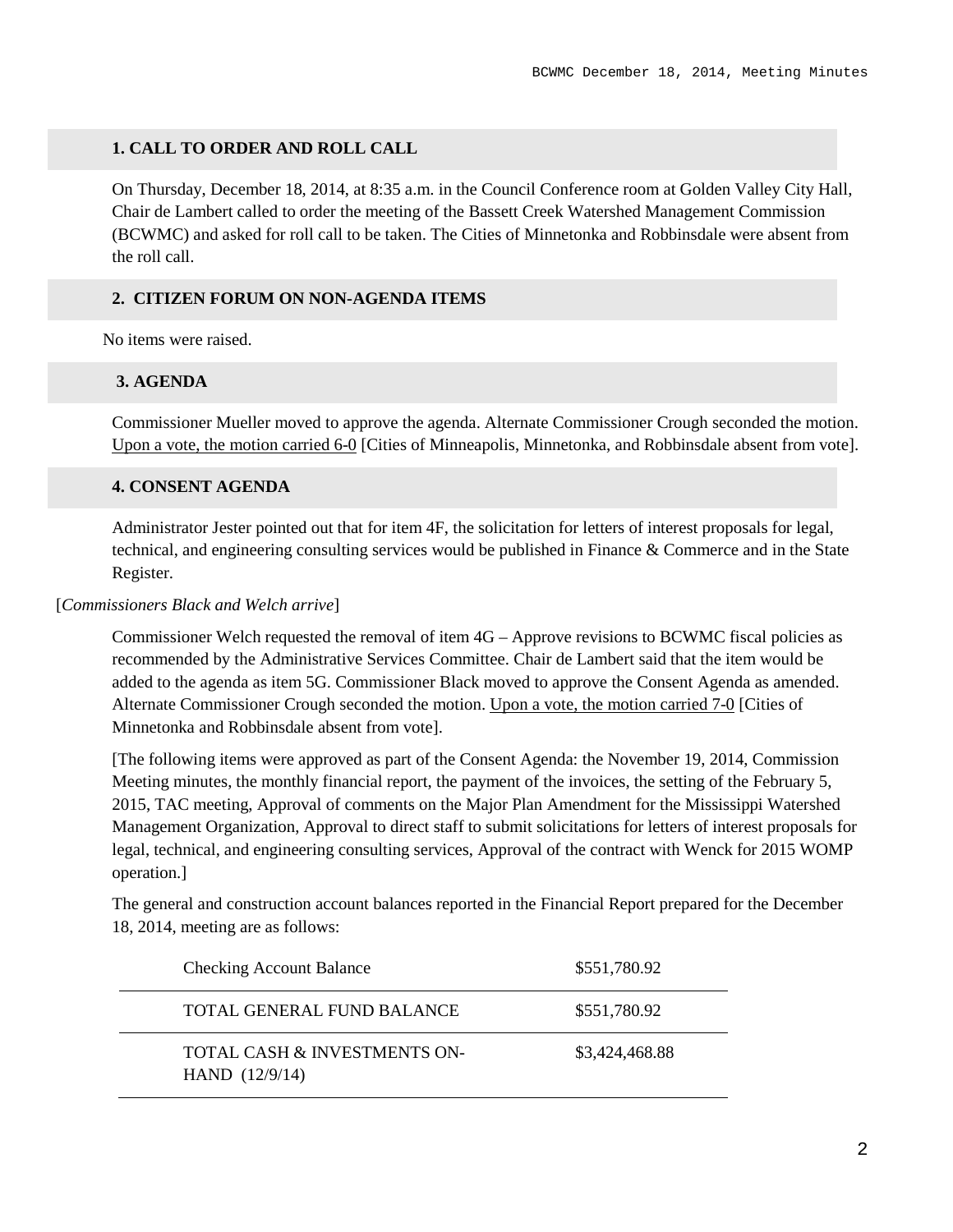| CIP Projects Levied – Budget Remaining    | $(\$2,698,600.87)$ |
|-------------------------------------------|--------------------|
| <b>Closed Projects Remaining Balance</b>  | \$725,868.01       |
| 2013 Anticipated Tax Levy Revenue         | \$14,954.83        |
| 2014 Anticipated Tax Levy Revenue         | \$14,395.53        |
| <b>Anticipated Closed Project Balance</b> | \$755,218.37       |

#### **5. BUSINESS**

### **A. Receive Final Report on 2012 Main Stem Restoration Project (CR2011) – Presentation by Golden Valley Staff**

Administrator Jester reminded the Commission of its procedure adopted this year to have cities provide final reports of CIP projects. She said that she had developed a list of items to be included in the report. Administrator Jester introduced Eric Eckman of the City of Golden Valley to present the final report on the 2012 Main Stem Restoration Project (BCWMC CIP project #CR2011).

Mr. Eckman provided background on the project and noted that the project area was from Wisconsin Avenue to  $10<sup>th</sup>$  Avenue, and Duluth Street to the Crystal border. The contract was awarded in the summer of 2012, construction started in December 2012 and was primarily completed by March 2013, and planting work finished in summer 2013. He explained that the project restored 3,600 feet of shoreline along the creek and that the feasibility study estimated a reduction of the phosphorous load by 60 pounds per year and a reduction of the sediment load by 105,000 pounds per year.

Mr. Eckman reported that in addition to the areas restored through Commission funding, another \$130,000 in private investment was leveraged because some additional landowners (outside of the project area) also restored their riparian areas.

Mr. Eckman reported that the rain and flooding in June 2014 did not cause problems with the project. He said that lessons learned include that it is good practice to communicate with the residents early on in the project timeline about the project. Mr. Eckman said that the late fall/early winter construction timeframe worked well to minimize erosion during construction. He added that another lesson learned is to secure permits and construction access prior to bidding so that there are no delays. Mr. Eckman suggested that for future projects if there are areas of the project in which the permits or access are not secured, then the project could be split into smaller parcels with separate bids and contracts.

Mr. Eckman addressed the fact that establishing native plant communities is difficult. He said that there are not incentives to the contractor to maintain the plantings during the warranty period because the contractors are pre-paid for the work. Mr. Eckman suggested that the watershed somehow retain watershed-wide services for plant maintenance. He said another idea to consider is for projects to be broken into two projects including one contract for the project work and one contract for the two-to-three year management of the plantings.

Commissioners offered comments, and Mr. Eckman and Mr. Oliver responded to questions.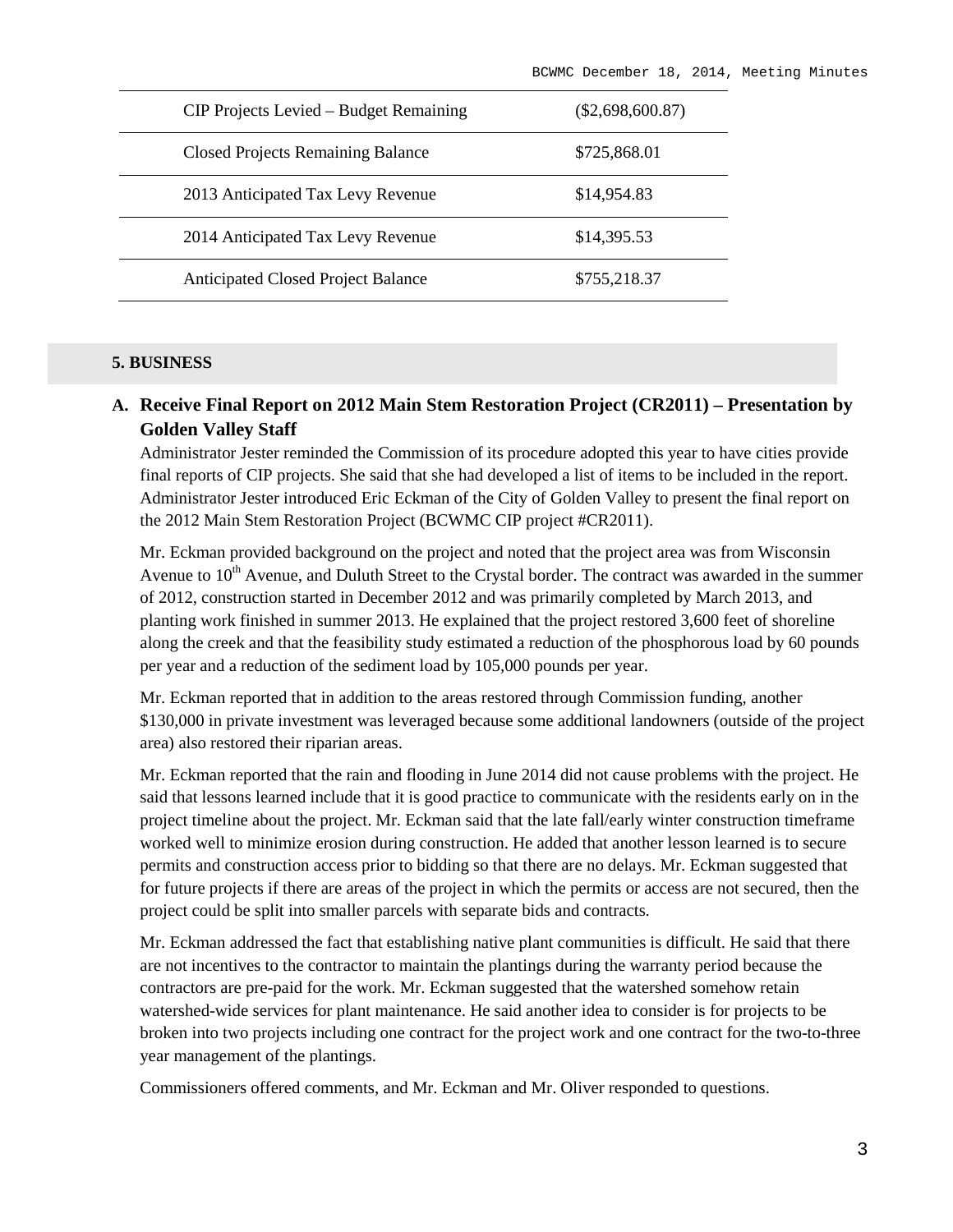Commissioner Welch requested that the Commission add to a future agenda a discussion of the format of the final project reports. He said that one specific item worth discussing is how the report could include information such as a table comparing the design plans and pollutant reductions to actual constructed components and final pollutant removals.

Commissioner Tobelmann commented that the lessons learned need to be collected and the information centralized so that they can be accessed by the Commission and all the member cities. Administrator Jester said that the Commission will be designing a new website in 2015 and can create a lessons learned section. Chair de Lambert said that he likes the idea proposed by Commissioner Welch, which is to communicate in the final report information detailing to what extent the project goals were reached. Mr. LeFevere noted that there isn't any reason that the Commission can't require access rights to be secured before contracts are awarded.

### **B. Receive Report on Data and Trends from Bassett Creek WOMP Station – Presentation by MCES Staff**

Emily Resseger, Principal Environmental Scientist at Metropolitan Council Environmental Services (MCES), introduced herself and MCES colleagues Leigh Harrod and Karen Jensen. She provided an overview of the MCES and its work and background on the Watershed Outlet Monitoring Program (WOMP). Ms. Resseger explained that the stream monitoring program started in the late 1980s, monitors 23 stream sites, and the data records of these sites range from 14 to 26 years. She explained that there are 9 stream sites in the Mississippi River region, including the Bassett Creek WOMP site. Ms. Resseger also described the purpose of the data and the water quality assessment. She also noted that the MCES website includes the full report on the Bassett Creek WOMP data and that a Bassett Creek factsheet is available for use and distribution.

Ms. Resseger defined hydrology, summarized the hydrology of Bassett Creek, explained how flow is estimated, and defined concentration and concentration trends. She reported that the concentration trends for Bassett Creek indicate that the total suspended solids, total phosphorus and nitrate concentrations have been declining in the creek, but that chloride concentrations have been increasing and are the highest of the Metro streams monitored.

Ms. Resseger responded to questions and comments. She noted that the MCES will provide an annual stream water quality summary, calculated loads and regional water quality assessment for the WOMP stations. In the future, Ms. Resseger recommended that the MCES perform an updated trend analysis in five years and perform special stuides. She also commented that the MCES could have a dialog with the BCWMC about possible future special studies and she would like to have a meeting with Administrator Jester and Engineer Chandler and any other BCWMC representative to talk about how the MCES can help the BCWMC.

Ms. Jensen commented that she talks to other organizations about the Bassett Creek Watershed as an example of a watershed that has achieved positive results.

Commissioner Black noted that there were a lot of questions and comments about chloride today, and she requested that the topic be added to a future Commission agenda.

#### **C. Consider Approval of 50% Plans for Schaper Pond Diversion Project (SL-3)**

Administrator Jester reminded the Commission that this past summer it approved a contract with the City of Golden Valley to design and construct the Schaper Pond project. She said that the City of Golden Valley has entered into an agreement with Barr Engineering Company to design the project.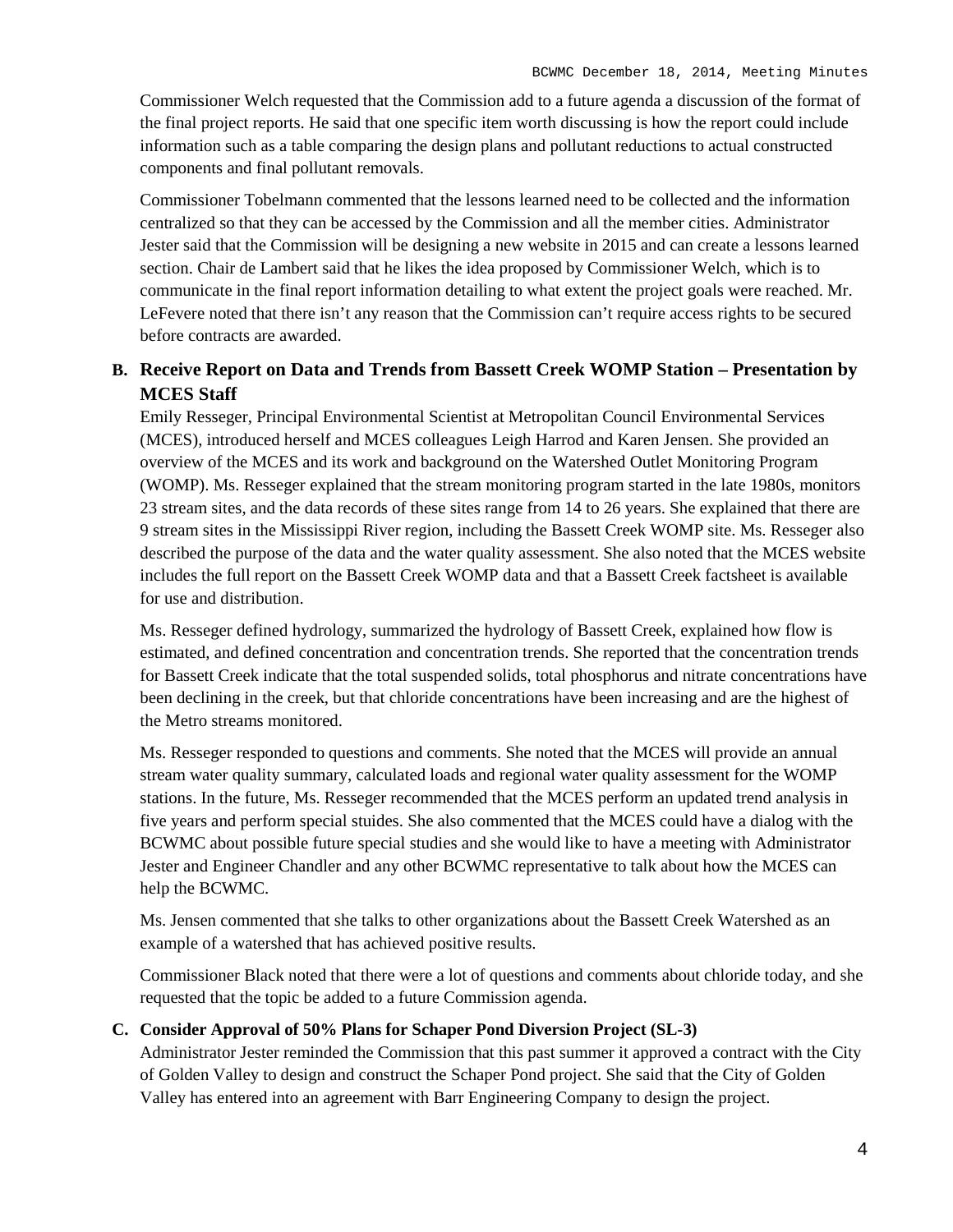Mr. Oliver gave an overview of the project meetings between the City of Golden Valley and Barr Engineering Company. He reported that the City started this week with preliminary activities on the project's permitting.

Engineer Chandler displayed the 50% plan set on the projection screen. She provided background on the project, saying that the project is being proposed because of the Sweeney Lake TMDL for phosphorous. She explained that the TMDL calls for an annual reduction of 99 pounds of phosphorous to Sweeney Lake.

Engineer Chandler described the options investigated in the feasibility study and the internal diversion option selected by the Commission. Engineer Chandler went into further detail about the three different internal diversion options considered and announced that the floating water baffle is the most feasible internal diversion option for this project.

Engineer Chandler described the 380-foot long floating water baffle and other components of the project, including cattail removal and berm construction resulting in 500 square feet of wetland fill, removal of 27 feet of the existing berm, She also described how 200 square feet of wetland fill would be required to meet the City's request for establishing access points to maintenance areas. Mr. Oliver stated that the City has two established wetland banks with the Minnesota Board of Water and Soil Resources (BWSR) and the City plans to withdraw from them for this project.

Ms. Chandler pointed out items that are different in the 50% plans compared to the feasibility study, including the need for the 700 square feet of wetland fill.

There was discussion, and Engineer Chandler responded to questions, including noting that the city may not get the typical warranty on the floating water baffle due to the unusual use for the product in this case.

Commissioner Black moved to approve the 50% design. Commissioner Hoschka seconded the motion. Upon a vote, the motion carried 7-0 [Cities of Minnetonka and Robbinsdale absent from vote].

Engineer Chandler noted that Barr Engineering and the City of Golden Valley are waiting to hear back from the Department of Natural Resources (DNR) and the Minnesota Pollution Control Agency (MPCA) about these 50% plans.

**D. Consider Commission Involvement in Issue Resolution Team for Blue Line LRT (Bottineau Line)** Administrator Jester reported that the first Issue Resolution Team meeting was held last week and she and Engineer Chandler attended. She said that plans for the Blue Line LRT are moving forward, and she and Engineer Chandler recommend that Jeff Oliver and Richard McCoy represent the Commission at the Issue Resolution Team meetings. She said that the meetings will be held twice a month through August and Mr. Oliver and Mr. McCoy can update the Commission at its monthly meeting and can check in with Chair de Lambert between meetings.

There was discussion about how the Commission would pay for Commission Engineer time if and when they were involved with the project. Engineer Chandler noted Barr is tracking the time they spend on this project and will use the "preliminary plat review" budget line item.

Commissioner Black moved to authorize Jeff Oliver and Richard McCoy to be the Commission's representatives at the meetings and if they need assistance that they work with Administrator Jester and that the Administrator and Engineer stay in close communication and that there is a ceiling on the Engineer's budget of \$5,000 for this item in 2015 out of the preliminary plat review line item and if that ceiling is reached, staff will come back to the Commission. Commissioner Hoschka seconded the motion.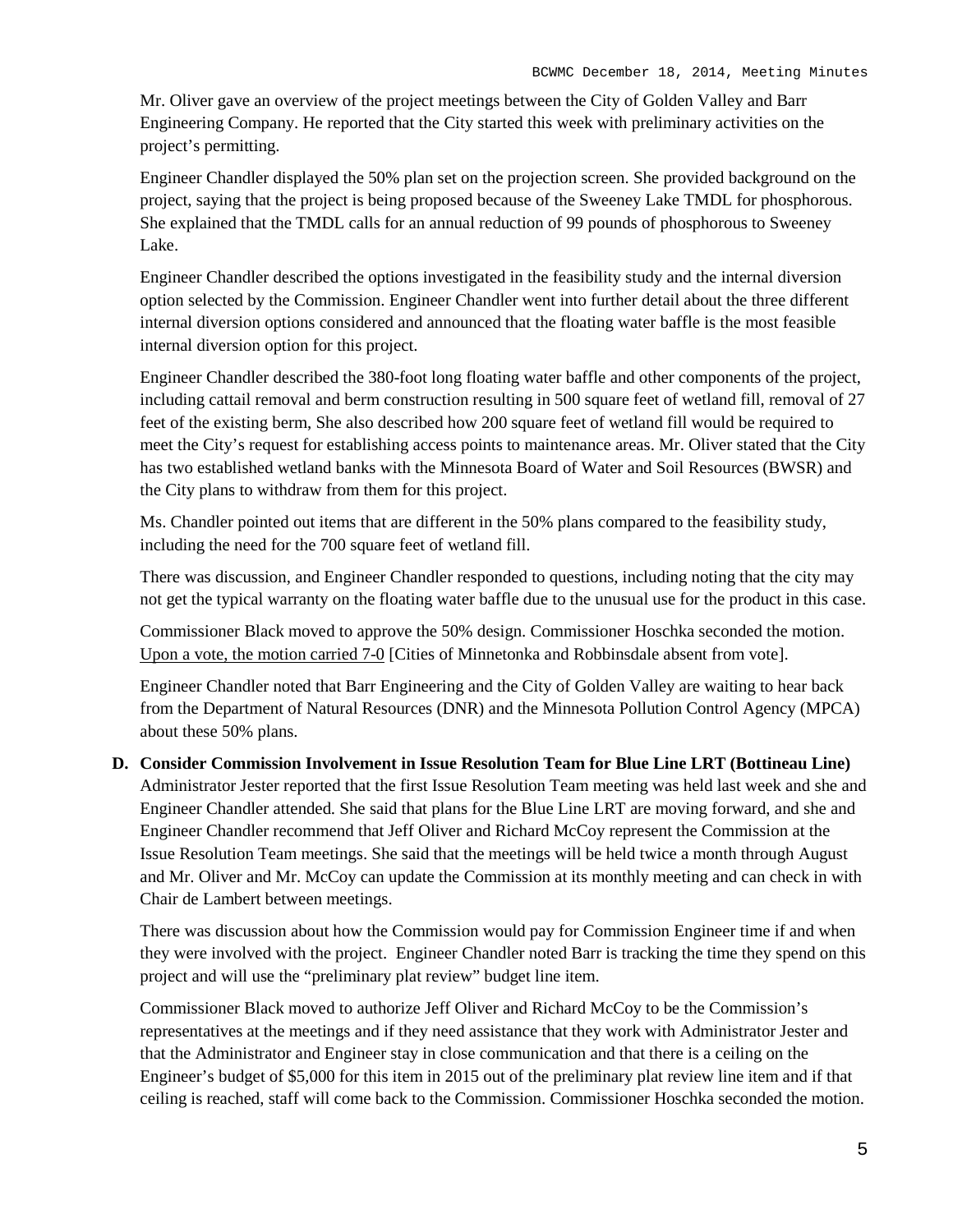Upon a vote, the motion carried 7-0 [Cities of Minnetonka and Robbinsdale absent from vote].

#### **E. Receive Update on Draft Watershed Management Plan**

Administrator Jester announced that the transmittal letter went out and there is a copy of the letter in the meeting packet. She said that the end of the 60-day comment period is the end of January 2015. She suggested that the Commission communicate about the comment period to the individuals who attended the Commission's Watershed Summit in June 2013 and to the groups such as Friends of Bassett Creek and the Association of Medicine Lake Area Citizens (AMLAC), etc. The Commission agreed and directed Administrator Jester to notify those parties that the draft plan is out for public comment and send them a link to the draft plan.

### **F. Receive Update on Public Outreach Plan for Twin Lake Alum Treatment Project**

Administrator Jester reported that she met with Jeff Oliver and Alternate Commissioner Jane McDonald Black and other Golden Valley staff members about communication plans for the Twin Lake Alum Treatment project. She provided an update on the draft communications plan, which includes the development of a fact sheet, holding an open house, and developing signage to post at Twin Lake.

### **G. Approve Revisions to BCWMC Fiscal Policies as Recommended by Administrative Services Committee**

Administrator Jester stated that the Administrative Services Committee looked at some of the BCWMC's fiscal policies in its 2011 Policies Manual. She said that because of changing fiscal situations and her interest in putting more specificity around some of the fiscal policies, she recommend to the Administrative Services Committee the changes proposed and as presented in the meeting packet. Commissioner Welch had a question and then recommended that the sequence of the revised language be changed so that the language specifies "to pay for non-capital work."

Commissioner Mueller moved to approve making these changes to the BCWMC's current policies as amended in the Commission's discussion. Commissioner Welch seconded the motion. Upon a vote, the motion carried 7-0 [Cities of Minnetonka and Robbinsdale absent from vote].

Commissioner Welch commented that he thinks that in the future BCWMC policy issues should not be placed on the consent agenda but instead on the regular agenda for discussion.

### **6. COMMUNICATIONS**

#### **A. Administrator:**

- **i.** Administrator Jester reported on the MAWD conference. She mentioned the presentation she attended about Envision. There was discussion about Envision and the Commission expressed interest in possibly having Erin Anderson Wenz of Barr Engineering present about it to the Commission. Administrator Jester said that she would learn more about Envision at a working meeting with Barr Engineering staff the following week.
- **B. Chair:** No Chair Communications

#### **C. Commissioners:**

- **i.** Commissioner Hoschka requested that the Commission search for less expensive catering and volunteered to pick up catering orders.
- **ii.** Commissioner Welch reported that the comment period for the Theodore Wirth Master Plan